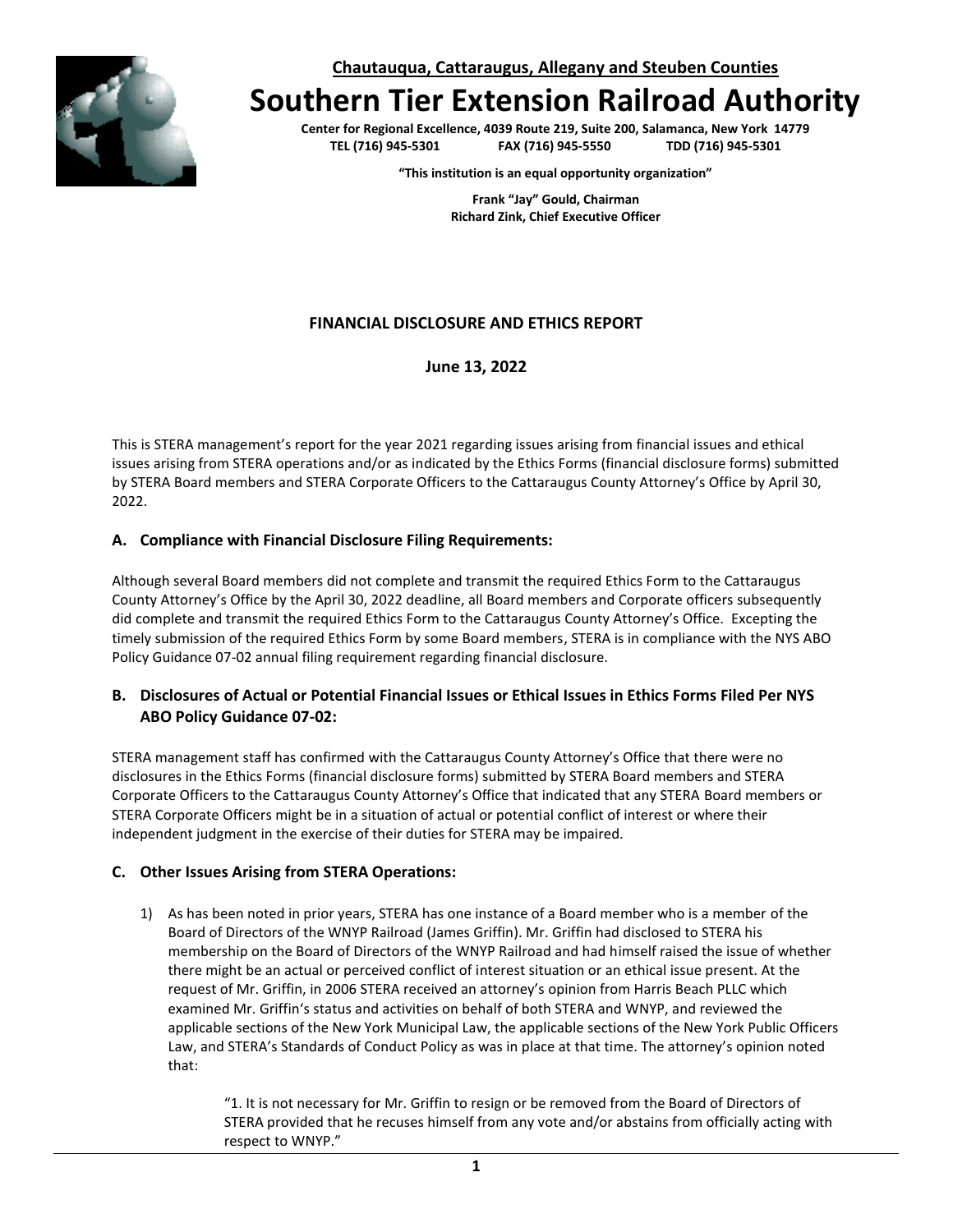"2. Mr. Griffin complied with STERA's Standards of Conduct Policy (now known as the STERA Code of Ethics) by disclosing to STERA his appointment to the WNYP Board of Directors."

This situation has not changed since the opinion was issued, and Mr. Griffin regularly makes a practice of abstaining from officially acting as a STERA Board member in circumstances where he feels that he may be in conflict or where his independent judgment in the exercise of his duties for STERA may be impaired. Accordingly, Mr. Griffin's circumstances do not appear to pose an ethical issue that would possibly impair his independent judgment in the exercise of his duties for STERA, either currently or going forward, provided that he continues to recuse himself from any vote and/or abstains from officially acting with respect to WNYP.

2) STERA has one instance of a Board member (Jeff Gray) who is employed by a company that is either an actual or potential freight shipper using the Southern Tier Extension and doing business with WNYP Railroad.

Previously, STERA had another member of its Board of Directors who similarly had been employed by a freight shipper that used the Southern Tier Extension and did business with WNYP Railroad. This Board member disclosed to STERA his employer-company's status as a freight shipper that used the Southern Tier Extension and did business with WNYP Railroad and raised the issue of whether there might be an actual or perceived conflict of interest situation or ethical issue present. The Board member had requested that STERA obtain an attorney's opinion regarding conflict of interest or ethical issues with his membership and activity on the STERA Board. In 2006 STERA received an attorney's opinion from Harris Beach PLLC which examined the Board member's status and activities on behalf of both STERA and his employer, and reviewed the applicable sections of the New York Municipal Law, the applicable sections of the New York Public Officers Law, and STERA's Standards of Conduct Policy as was in place at that time. (The STERA Standards of Conduct Policy has subsequently been revised and is now known as the STERA Code of Ethics policy.)

The attorney's opinion noted that a critical element is whether the Board member has a financial interest in his employer such as stock ownership, options, or compensation based upon his employer's operations/performance, i.e., beyond a straight salary that is not otherwise based on his employer's operations/performance. As the Board member did not have a financial interest in his employer such as stock ownership, options, or compensation based upon his employer's operations/performance, the attorney's opinion indicated that it does not appear that any official activity that the Board member would be performing for STERA would directly affect the operations of his employer, and hence impact his own personal financial situation, so as to possibly impair the Board member's independent judgment in the exercise of his duties for STERA.

The attorney's opinion also noted that another critical element is whether there is a direct relationship between STERA and the Board member's employer-company. If there is no such direct relationship, the attorney's opinion indicated that it does not appear that any official activity that the Board member would be performing for STERA would directly affect the operations of his employer. However, as it also reasonable to concluded that certain actions of STERA could indirectly affect the employer-company, which could possibly impair the Board member's independent judgment in the exercise of his duties for STERA, the attorney's opinion indicated that even a substantial conflict of interest may be negated by an abstention from voting or otherwise officially acting with respect to the subject matter affected.

The Harris Beach PLLC attorney indicated that determining when recusal is necessary may become more difficult in this case than in the case of Mr. Griffin (discussed earlier) and would need to be done on a case by case basis. The attorney noted that it could be argued that every decision or official action by the Board member in question has an indirect effect on the employer-company and should result in recusal;